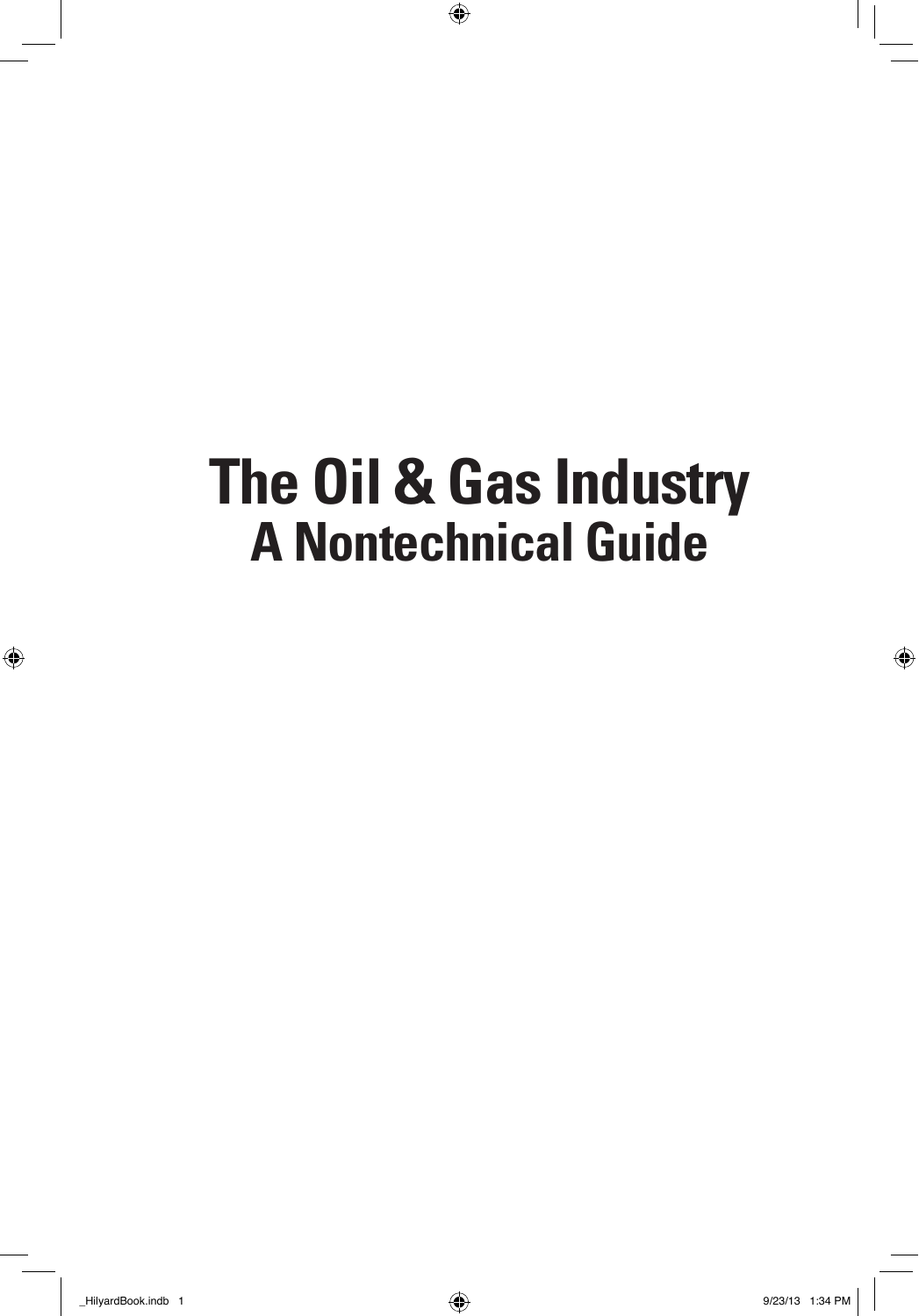## **Contents**

|   | Hydrocarbon Generation within Source Rock 3                                             |
|---|-----------------------------------------------------------------------------------------|
|   |                                                                                         |
|   |                                                                                         |
|   |                                                                                         |
|   |                                                                                         |
|   |                                                                                         |
| 2 |                                                                                         |
|   |                                                                                         |
|   |                                                                                         |
|   |                                                                                         |
|   |                                                                                         |
|   |                                                                                         |
|   |                                                                                         |
|   | Tar sands/oil sands $\ldots \ldots \ldots \ldots \ldots \ldots \ldots \ldots \ldots 13$ |
|   |                                                                                         |
|   | Resources and Reserves14                                                                |
|   | Recent Trends in U.S. Oil Production. 19                                                |
|   |                                                                                         |
|   |                                                                                         |
|   |                                                                                         |
|   |                                                                                         |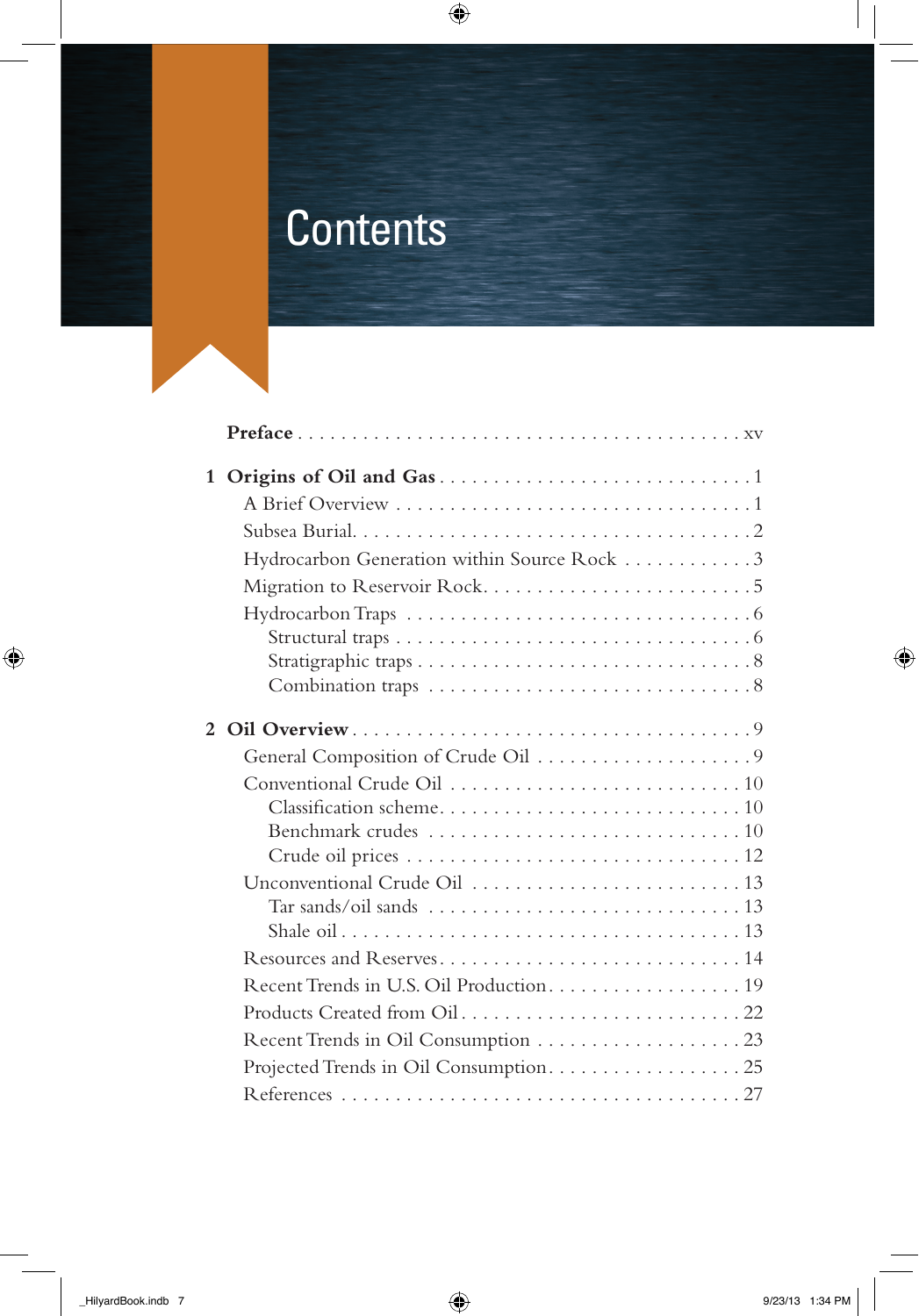| Formation and Composition of Natural Gas 29                 |
|-------------------------------------------------------------|
| Conventional Natural Gas 31                                 |
| Unconventional Natural Gas 32                               |
|                                                             |
|                                                             |
|                                                             |
| Coal-bed methane 34                                         |
|                                                             |
|                                                             |
| Resources and Reserves36                                    |
|                                                             |
| Projected Trends in Gas Production  42                      |
| Recent and Projected Trends in Gas Consumption 44           |
|                                                             |
|                                                             |
| 4 Searching for and Evaluating Oil and Gas 49               |
| Obtaining Rights to Explore for and Produce Oil and Gas. 49 |
|                                                             |
|                                                             |
|                                                             |
|                                                             |
| Geochemical methods52                                       |
|                                                             |
|                                                             |
|                                                             |
|                                                             |
|                                                             |
|                                                             |
|                                                             |
|                                                             |
|                                                             |
|                                                             |
| Making the Decision                                         |
|                                                             |
|                                                             |
|                                                             |
|                                                             |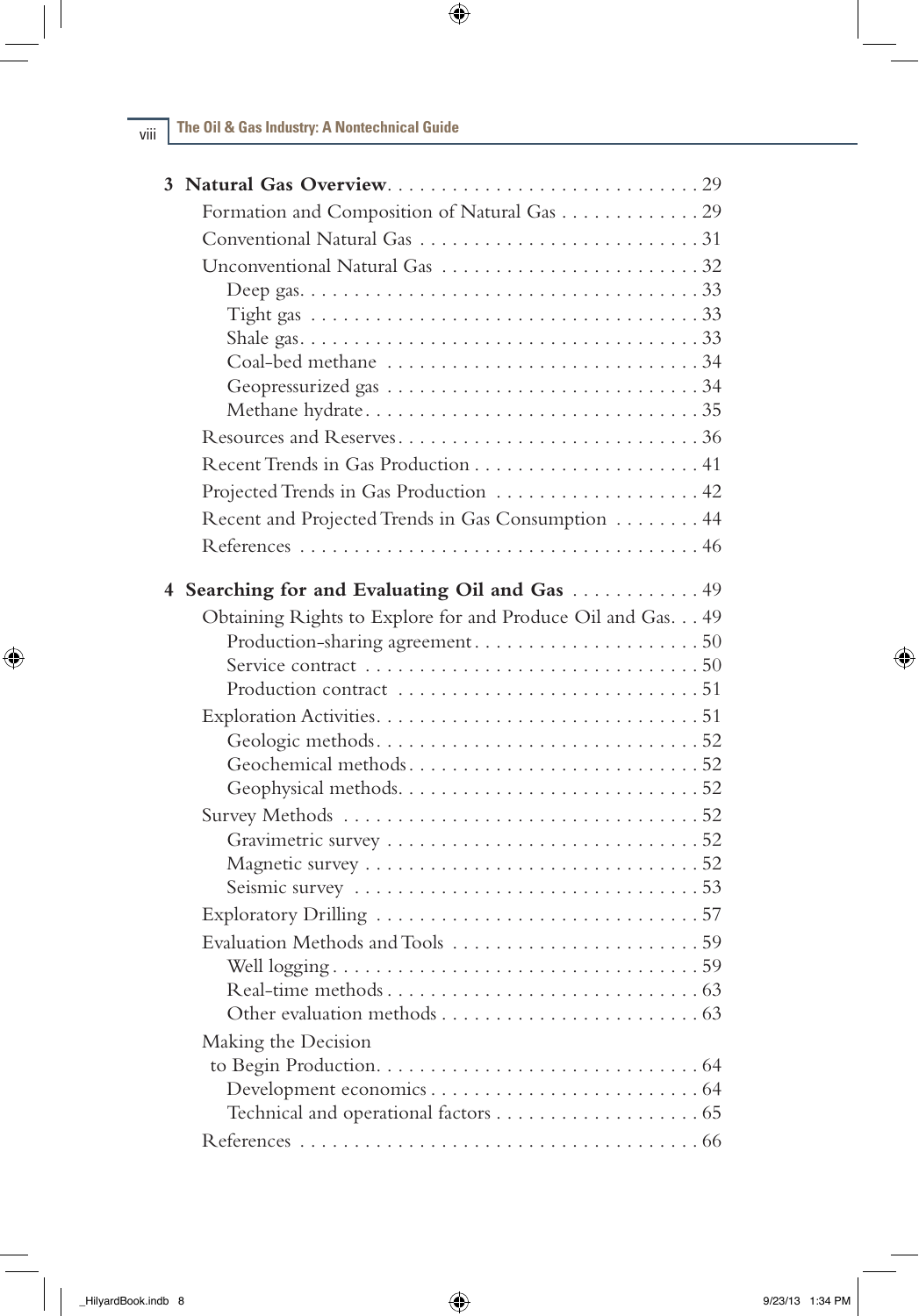| 5 |                                                    |
|---|----------------------------------------------------|
|   |                                                    |
|   |                                                    |
|   |                                                    |
|   |                                                    |
|   |                                                    |
|   |                                                    |
|   |                                                    |
|   |                                                    |
|   |                                                    |
|   |                                                    |
|   |                                                    |
|   |                                                    |
|   |                                                    |
|   |                                                    |
|   |                                                    |
|   | Wellhead and related equipment 92                  |
|   |                                                    |
|   |                                                    |
|   |                                                    |
|   |                                                    |
|   | 6 Drilling and Completion: Offshore 99             |
|   |                                                    |
|   |                                                    |
|   |                                                    |
|   |                                                    |
|   | Fixed Development and Production Platforms. 105    |
|   |                                                    |
|   |                                                    |
|   |                                                    |
|   |                                                    |
|   | Floating Development and Production Platforms. 110 |
|   |                                                    |
|   |                                                    |
|   |                                                    |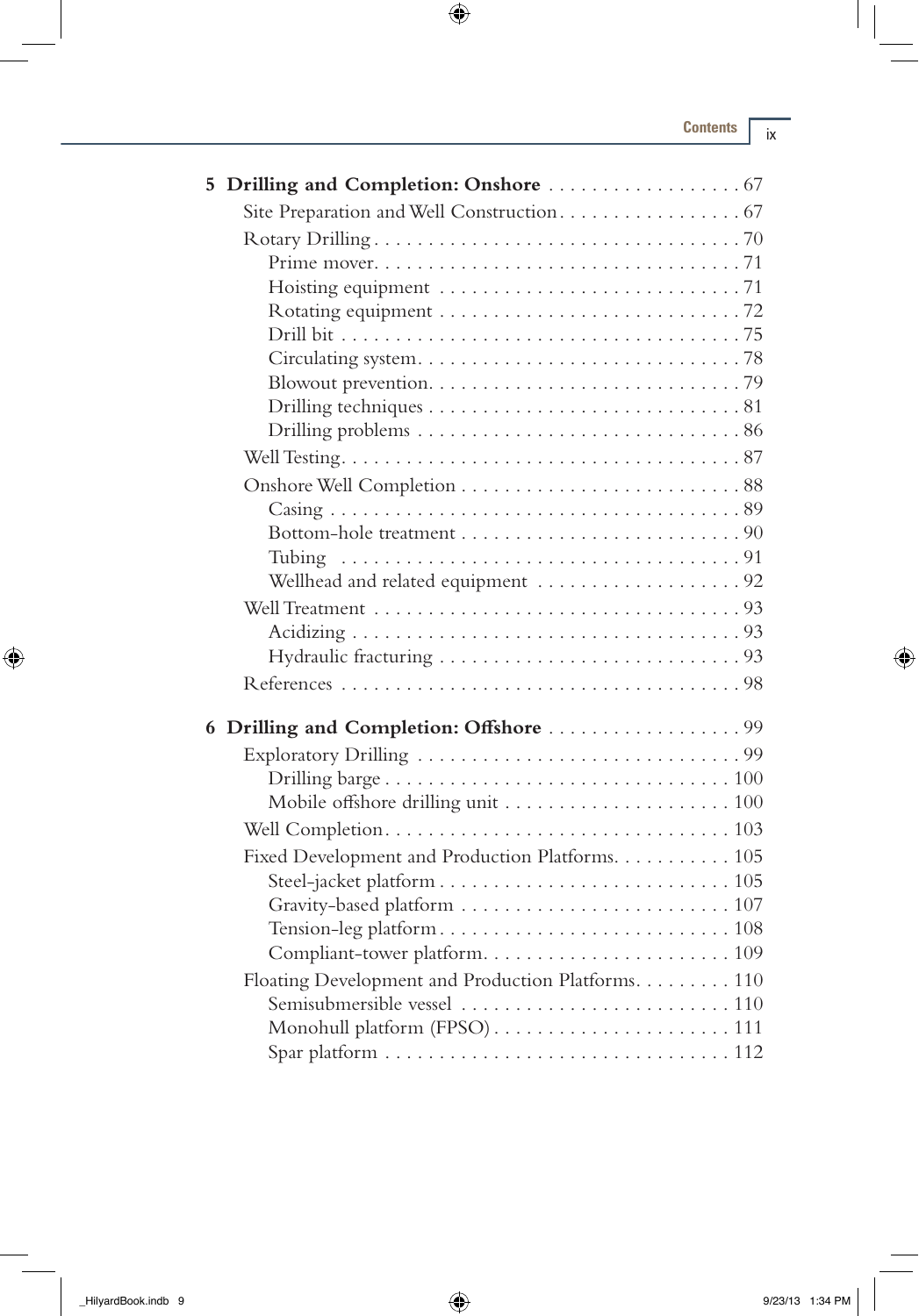|   | 7 Managing Oil and Gas Production  115                                                   |
|---|------------------------------------------------------------------------------------------|
|   |                                                                                          |
|   |                                                                                          |
|   |                                                                                          |
|   |                                                                                          |
|   |                                                                                          |
|   |                                                                                          |
|   |                                                                                          |
|   |                                                                                          |
|   |                                                                                          |
|   |                                                                                          |
|   |                                                                                          |
|   | Thermal recovery $\dots \dots \dots \dots \dots \dots \dots \dots \dots \dots \dots 121$ |
|   | Gas Production Management-an Overview  123                                               |
|   |                                                                                          |
|   |                                                                                          |
|   | Removal of carbon dioxide and hydrogen sulfide 126                                       |
|   | Removal of water vapor  126                                                              |
|   | Removal of heavier hydrocarbon gases 126                                                 |
|   |                                                                                          |
|   |                                                                                          |
|   | Other Environmental Issues in Gas Production 127                                         |
|   |                                                                                          |
| 8 |                                                                                          |
|   | Preliminary Crude Processing  132                                                        |
|   |                                                                                          |
|   |                                                                                          |
|   |                                                                                          |
|   |                                                                                          |
|   | Inspection and maintenance 140                                                           |
|   |                                                                                          |
|   | From wellhead to platform  144                                                           |
|   |                                                                                          |
|   |                                                                                          |
|   |                                                                                          |
|   |                                                                                          |
|   |                                                                                          |
|   |                                                                                          |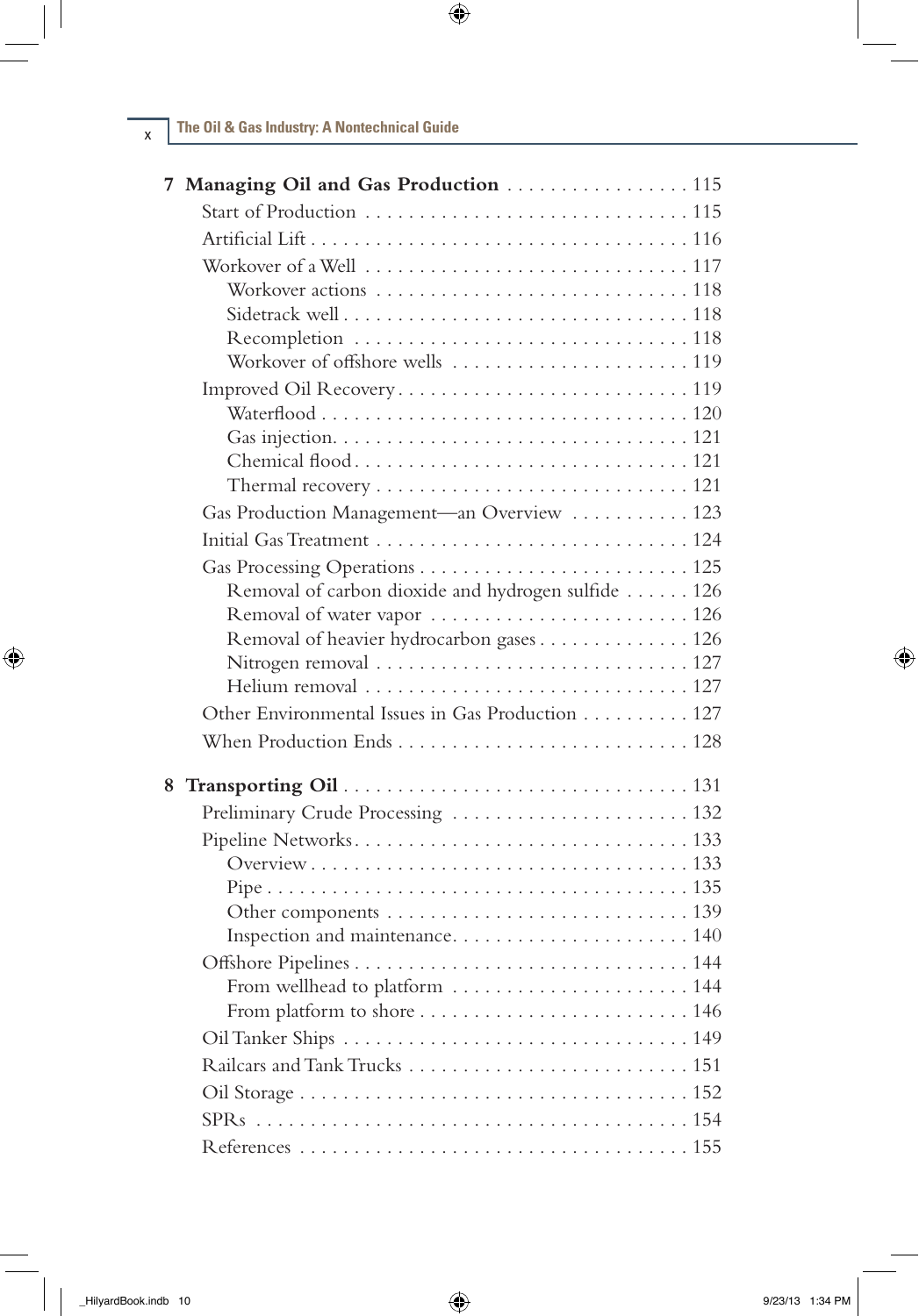| 9 Transporting Natural Gas by Pipeline157 |
|-------------------------------------------|
|                                           |
|                                           |
|                                           |
|                                           |
|                                           |
|                                           |
|                                           |
|                                           |
|                                           |
|                                           |
|                                           |
|                                           |
|                                           |
|                                           |
| 10 Transporting Natural Gas as LNG.  179  |
|                                           |
|                                           |
|                                           |
|                                           |
|                                           |
|                                           |
|                                           |
|                                           |
|                                           |
|                                           |
|                                           |
|                                           |
|                                           |
|                                           |
|                                           |
|                                           |
|                                           |
|                                           |
|                                           |
|                                           |
|                                           |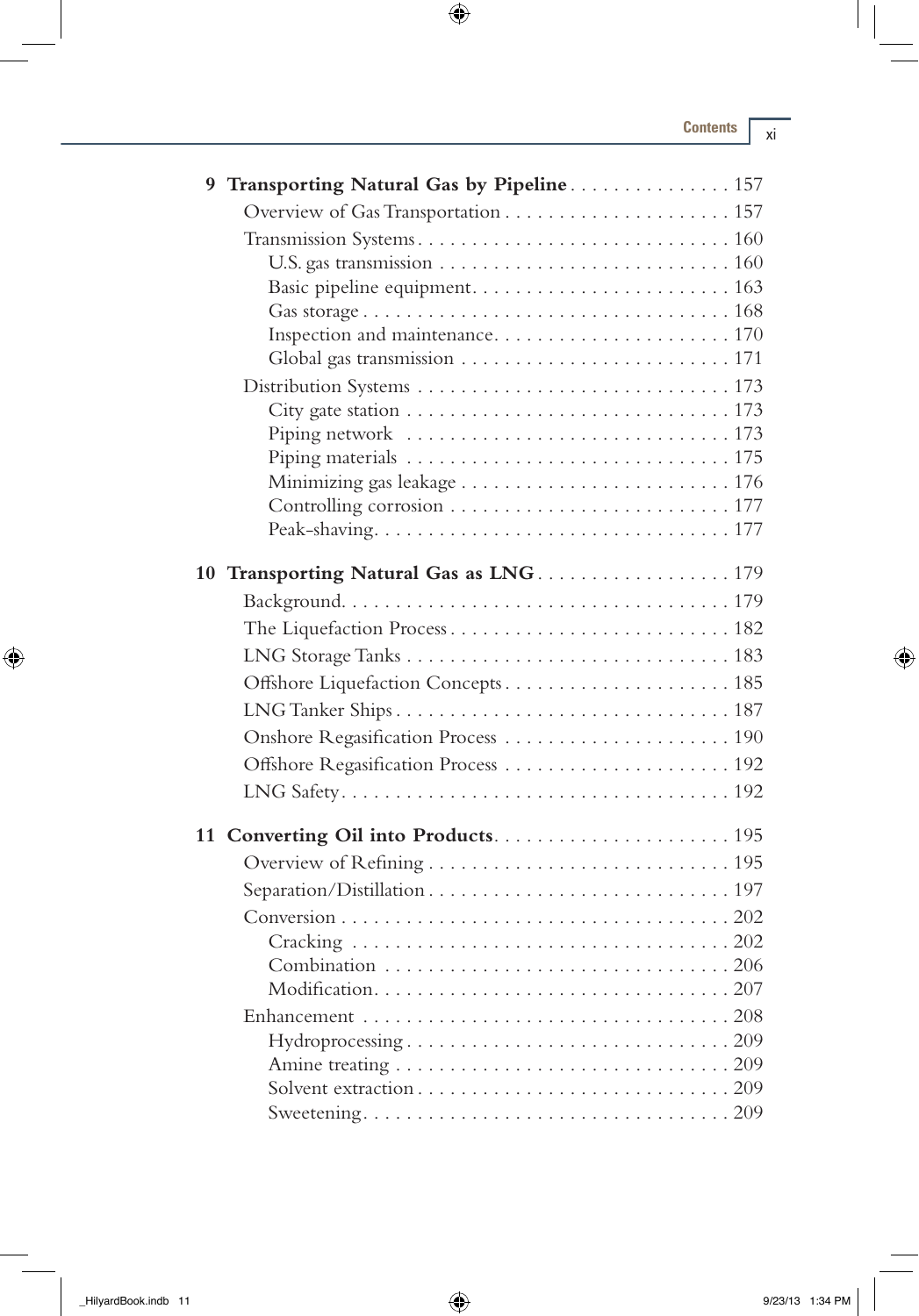| Classification by complexity211                   |  |
|---------------------------------------------------|--|
|                                                   |  |
|                                                   |  |
|                                                   |  |
|                                                   |  |
|                                                   |  |
|                                                   |  |
| Petrochemicals Production218                      |  |
| 12 Converting Natural Gas into Products  221      |  |
|                                                   |  |
|                                                   |  |
|                                                   |  |
|                                                   |  |
|                                                   |  |
|                                                   |  |
| Other Products Derived from Natural Gas  224      |  |
| 13 Petroleum Industry Structure  225              |  |
|                                                   |  |
| The Seven Sisters, supermajors, and international |  |
|                                                   |  |
|                                                   |  |
|                                                   |  |
|                                                   |  |
|                                                   |  |
|                                                   |  |
|                                                   |  |
|                                                   |  |
|                                                   |  |
|                                                   |  |
|                                                   |  |
|                                                   |  |
|                                                   |  |
|                                                   |  |
| Refinery projects planned for 2010 and beyond 250 |  |
|                                                   |  |
|                                                   |  |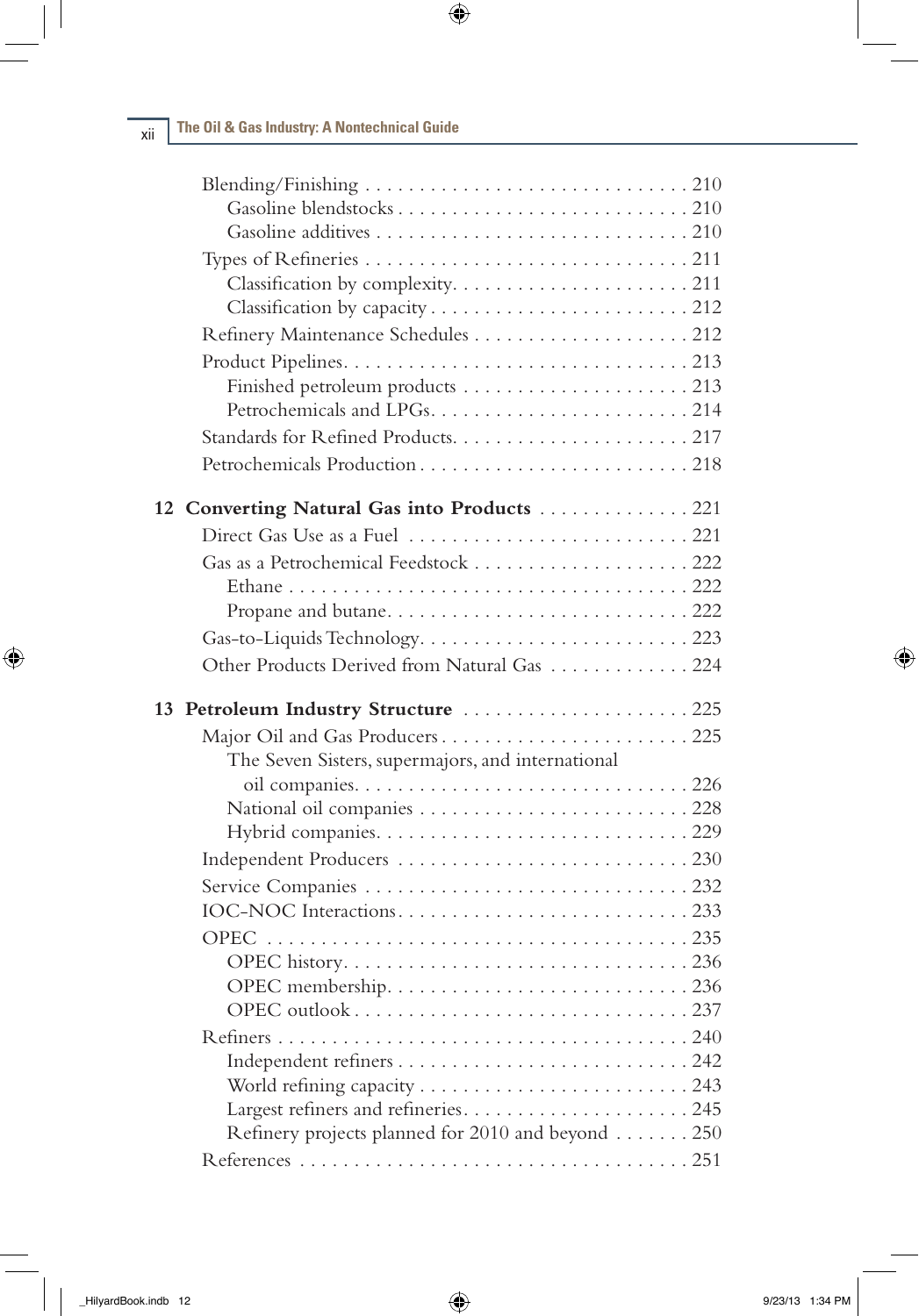| Pricing—a historical perspective  255                                                                  |  |
|--------------------------------------------------------------------------------------------------------|--|
|                                                                                                        |  |
|                                                                                                        |  |
|                                                                                                        |  |
|                                                                                                        |  |
|                                                                                                        |  |
| Sale and movement of refined products  262                                                             |  |
| Petroleum product marketers263<br>Gasoline distribution and marketing264                               |  |
|                                                                                                        |  |
| U.S. historical perspective  264                                                                       |  |
|                                                                                                        |  |
|                                                                                                        |  |
|                                                                                                        |  |
|                                                                                                        |  |
| LNG trading. $\ldots \ldots \ldots \ldots \ldots \ldots \ldots \ldots \ldots \ldots \ldots \ldots 268$ |  |
|                                                                                                        |  |
|                                                                                                        |  |
| 15 Emerging Challenges for the Petroleum Industry  271                                                 |  |
| Continued Technology Development 273                                                                   |  |
| Competition from Nonfossil Energy Sources. 273                                                         |  |
|                                                                                                        |  |
|                                                                                                        |  |
|                                                                                                        |  |
| Workforce demographics275                                                                              |  |
|                                                                                                        |  |
|                                                                                                        |  |
| Environmental and safety compliance276                                                                 |  |
|                                                                                                        |  |
|                                                                                                        |  |
|                                                                                                        |  |
|                                                                                                        |  |
|                                                                                                        |  |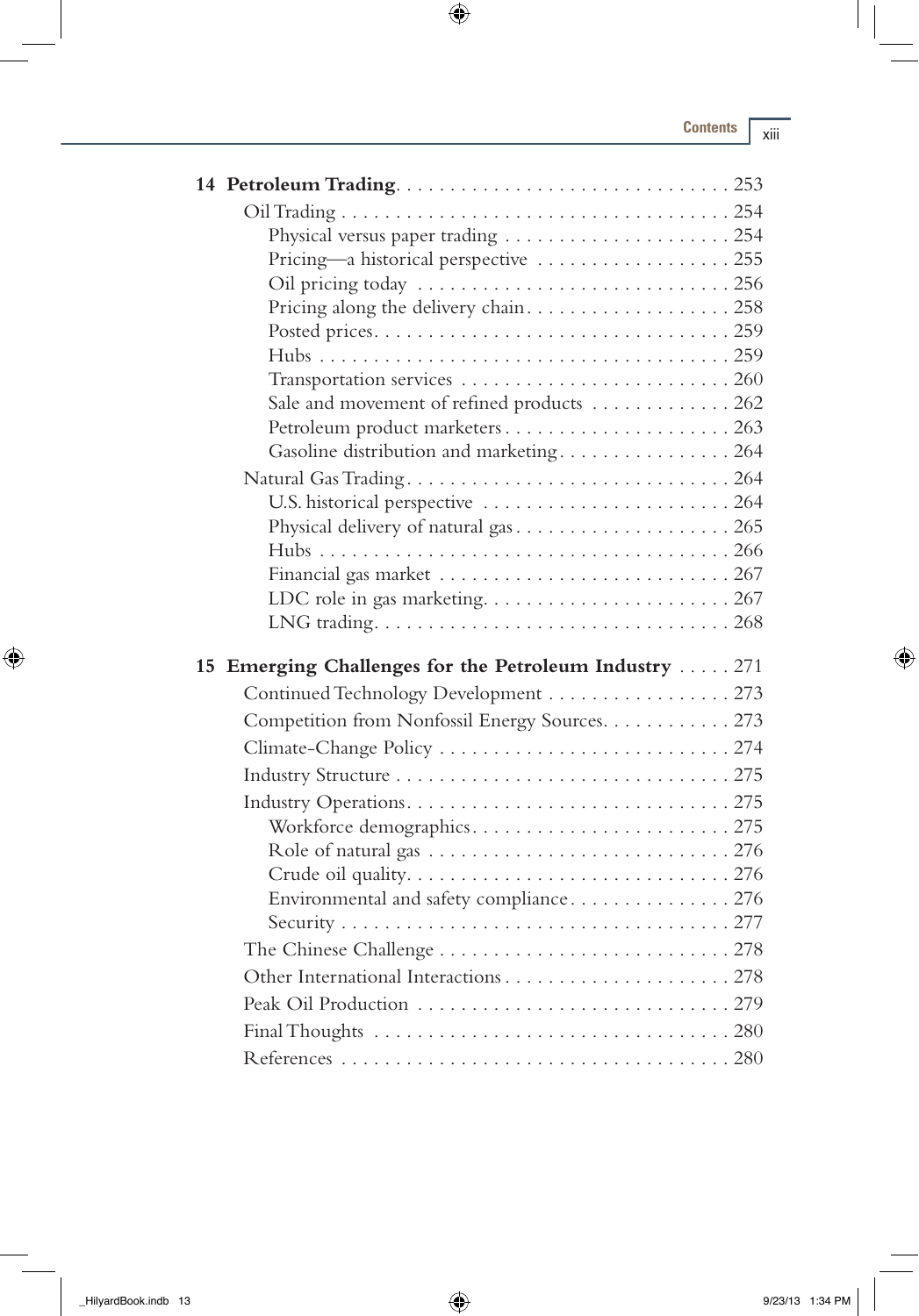| Appendix B: Further Reading 287                   |
|---------------------------------------------------|
| Technical Books and Professional Articles 287     |
|                                                   |
|                                                   |
| Appendix C: Organizations, Agencies,              |
|                                                   |
|                                                   |
| Trade Associations and Professional Societies 291 |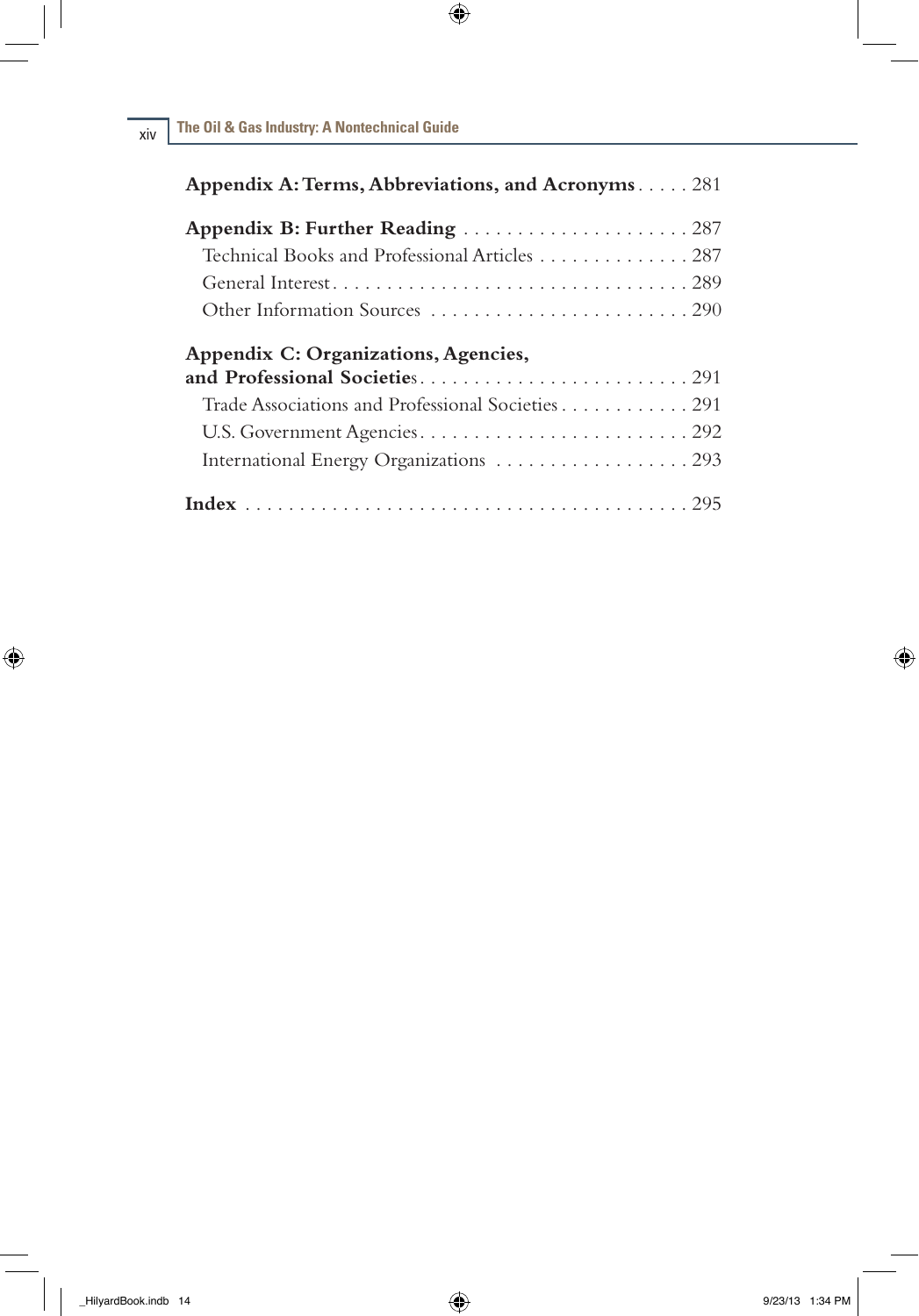### Preface

This book provides a nontechnical overview of what is commonly referred to as the petroleum industry, focusing on oil and natural gas, as well as their derivative products. My goal has been to create an engaging and accessible introduction to this critically important global industry to help those without a technical background who are either new to the industry or simply interested in how it operates.

This book guides the reader through the series of typical decisions made, actions taken, and equipment and processes used to bring petroleum products and natural gas to world markets. I have tried to present information about these various activities in broad but also clear and accurate terms. However, I have not attempted to describe every operational facet or technical aspect; this level of detail is available from a variety of other sources, a number of which are listed in appendix B.

The word "petroleum" is based on the Latin *petrus* (rock) and *oleum* (oil). Petroleum can range in color from nearly colorless to jet-black. It can be thinner than water or thicker than molasses, and its density can vary from that of a light gas to that of a heavy asphalt. For the purposes of this book, the term *petroleum* is used to collectively describe oil and natural gas, whereas the *petroleum industry* includes the various entities that perform the range of activities noted in the bulleted list below, as well as those that support those activities.

Chapter 1 describes the geologic processes and structures related to the formation of both crude oil and natural gas within the earth, as well as its movement (migration) that results in the creation of commercially exploitable accumulations. Chapters 2 and 3 then focus individually on oil and gas, respectively, providing basic information about their composition, the location of major oil and gas resources around the world, the range of products created from oil and gas, and current patterns of, as well as future projections for, production and use.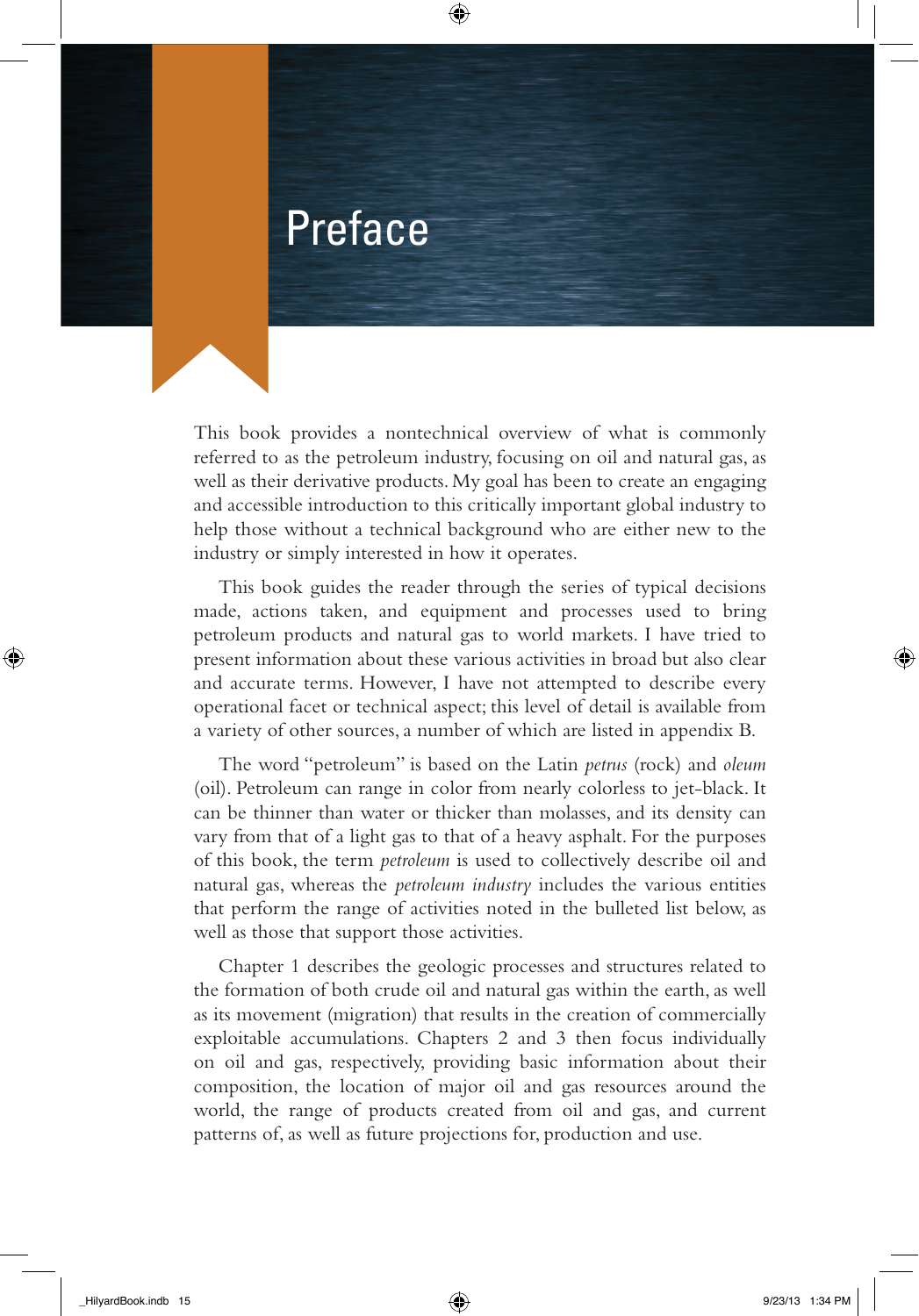Chapters 4 through 12 address petroleum industry operations:

- Searching for and evaluating petroleum resources
- Drilling and completing wells to tap promising formations (onshore and offshore)
- Managing oil and gas production
- Transporting oil
- Transporting natural gas in both gaseous form (by pipeline) and in liquefied form
- Converting oil and gas into various products

Chapters 13 through 15 address several business-related issues: the structure of the industry, the dynamics of petroleum trading, and the challenges facing the industry. Finally, three appendices provide a listing of terms, abbreviations, and acronyms used in the book; suggested further reading; and organizations that can provide further information on many of the topics covered in this book.

I hope this book helps the reader understand the petroleum industry and makes clear the ingenuity and skill of its millions of professionals worldwide.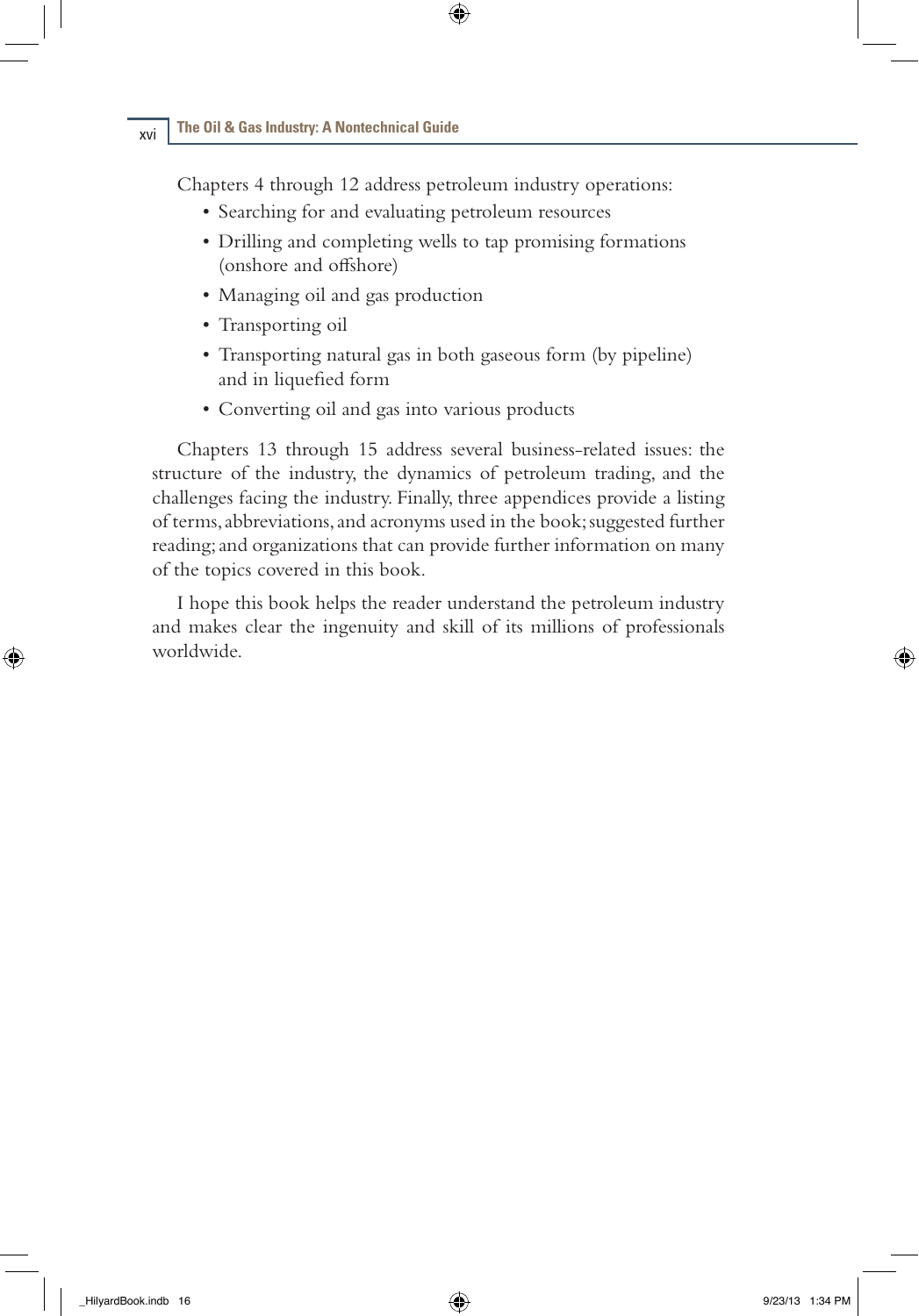## Origins of Oil and Gas

1

A discussion of the operations of the petroleum industry—including production and the extensive slate of useful products—must begin with a review of the origins of the raw material comprising the foundation of the industry's value chain. In the case of petroleum, the origins of crude oil and natural gas can be traced back millions—in fact, tens of millions—of years ago, to the seabed of ancient oceans.

#### **A Brief Overview**

For hydrocarbons to accumulate, three conditions must be met. First, a sedimentary basin must be created—the result of movement of the earth's crust, which creates large depressions into which sediments from surrounding elevated areas are transported over time.

Second, the sediments laid down in such basins must contain a high level of organic material. This organic-rich matter becomes part of the sedimentary material to create what is called *source rock*.

Third, over millions of years, the effects of elevated temperature and pressure must be sufficient to convert the material in the source rock into oil and gas. *Maturity* describes the degree to which petroleum generation has occurred. Heavy, thick oil is considered immature, having been generated at relatively low temperature. Mature oil—lighter or less viscous—forms at higher temperature.

In an important subsequent process called *migration*, the hydrocarbons must move out of the source rock through cracks, faults, and fissures and into porous and permeable *reservoir rock*. Finally, that reservoir rock must be configured (as a result of prior geologic activity) in a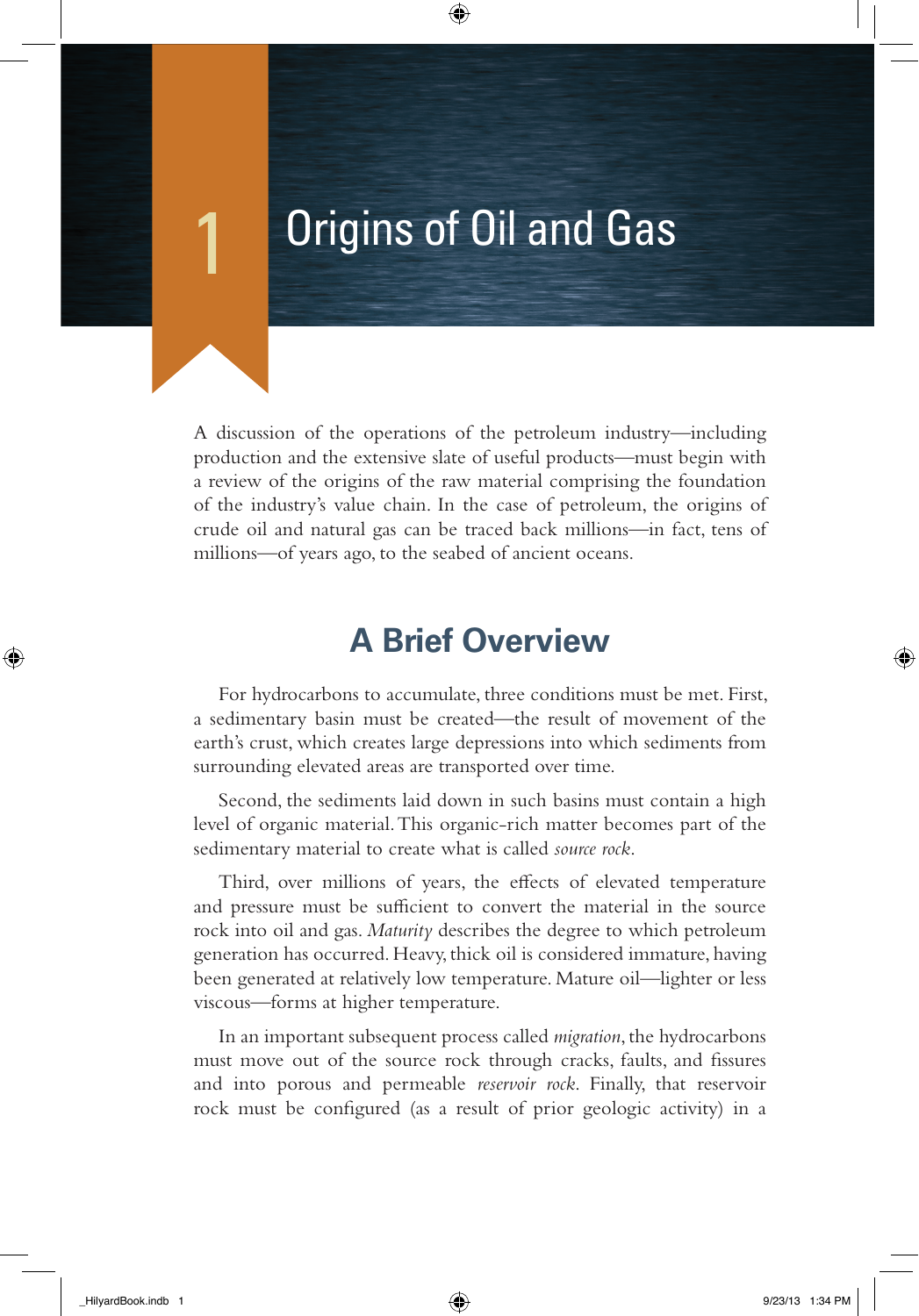| Country <sup>a</sup>              | <b>Estimated proved</b><br>oil reserves as of<br><b>January 1, 2012, b</b><br><b>billion barrels</b> | <b>Producing oil</b><br>wells as of<br>December 31,<br>2010 <sup>c</sup> | <b>Estimated oil</b><br>production<br>in 2011,<br>million b/d |
|-----------------------------------|------------------------------------------------------------------------------------------------------|--------------------------------------------------------------------------|---------------------------------------------------------------|
| Saudi Arabia                      | 264.52                                                                                               | 2,895                                                                    | 9.00                                                          |
| Venezuela                         | 211.17                                                                                               | 14,651                                                                   | 2.51                                                          |
| Canada                            | 173.62                                                                                               | 62,519                                                                   | 2.86                                                          |
| Iran                              | 151.17                                                                                               | 2,074                                                                    | 3.58                                                          |
| Iraq                              | 143.10                                                                                               | 1,526                                                                    | 2.48                                                          |
| Kuwait                            | 101.50                                                                                               | 1,286                                                                    | 2.18                                                          |
| United Arab Emirates <sup>d</sup> | 97.80                                                                                                | 1,458                                                                    | 2.50                                                          |
| Russia                            | 60.00                                                                                                | 107,476                                                                  | 10.32                                                         |
| Libya                             | 44.10                                                                                                | 2,060                                                                    | 0.44                                                          |
| Nigeria                           | 37.20                                                                                                | 2,068                                                                    | 2.18                                                          |
| Kazakhstan                        | 30.00                                                                                                | 1,256                                                                    | 1.60                                                          |
| <b>Qatar</b>                      | 25.38                                                                                                | 513                                                                      | 0.81                                                          |
| <b>United States</b>              | 20.68                                                                                                | 373,648                                                                  | 5.60                                                          |
| China                             | 20.35                                                                                                | 71,552                                                                   | 4.09                                                          |
| <b>Brazil<sup>e</sup></b>         | 13.99                                                                                                | 11,797                                                                   | 2.08                                                          |
| Algeria                           | 12.20                                                                                                | 2,014                                                                    | 1.27                                                          |
| Mexico                            | 10.16                                                                                                | 7,476                                                                    | 2.54                                                          |
| Angola                            | 9.50                                                                                                 | 1,321                                                                    | 1.64                                                          |
| Azerbaijan                        | 7.00                                                                                                 | 62                                                                       | 0.93                                                          |
| Ecuador                           | 7.21                                                                                                 | 3,447                                                                    | 0.50                                                          |
| India                             | 8.93                                                                                                 | 3,719                                                                    | 0.78                                                          |
| Norway                            | 5.32                                                                                                 | 812                                                                      | 1.74                                                          |
| Oman                              | 5.50                                                                                                 | 2,286                                                                    | 0.89                                                          |
| <b>Neutral Zone</b>               | 5.00                                                                                                 | 761                                                                      | 0.59                                                          |
| (Iraq/Saudi Arabia)               |                                                                                                      |                                                                          |                                                               |
| Sudan <sup>t</sup>                | 5.00                                                                                                 | 42                                                                       | 0.47                                                          |

#### Table 2–2. Nations with largest estimated oil reserves, 2012

*Source: Oil & Gas Journal* survey data as of Jan. 1, 2012.<br><sup>a</sup> Only nations with at least 5.0 billion barrels of estimated reserves are shown.

b All reserves are reported as proved reserves recoverable with current technology and prices except those for Russia; that figure includes proved plus some probable. Reserves data for Canada includes tar sands.

c Well count does not include shut-in, injection, or service wells.

d Abu Dhabi has 94.3% of the reserves in the seven United Arab Emirates.

e Brazil may have 50–100 billion barrels of additional reserves in presalt offshore formations.

<sup>f</sup> South Sudan gained independence from Sudan on July 9, 2011; no separate data for South Sudan were available for presentation in this book.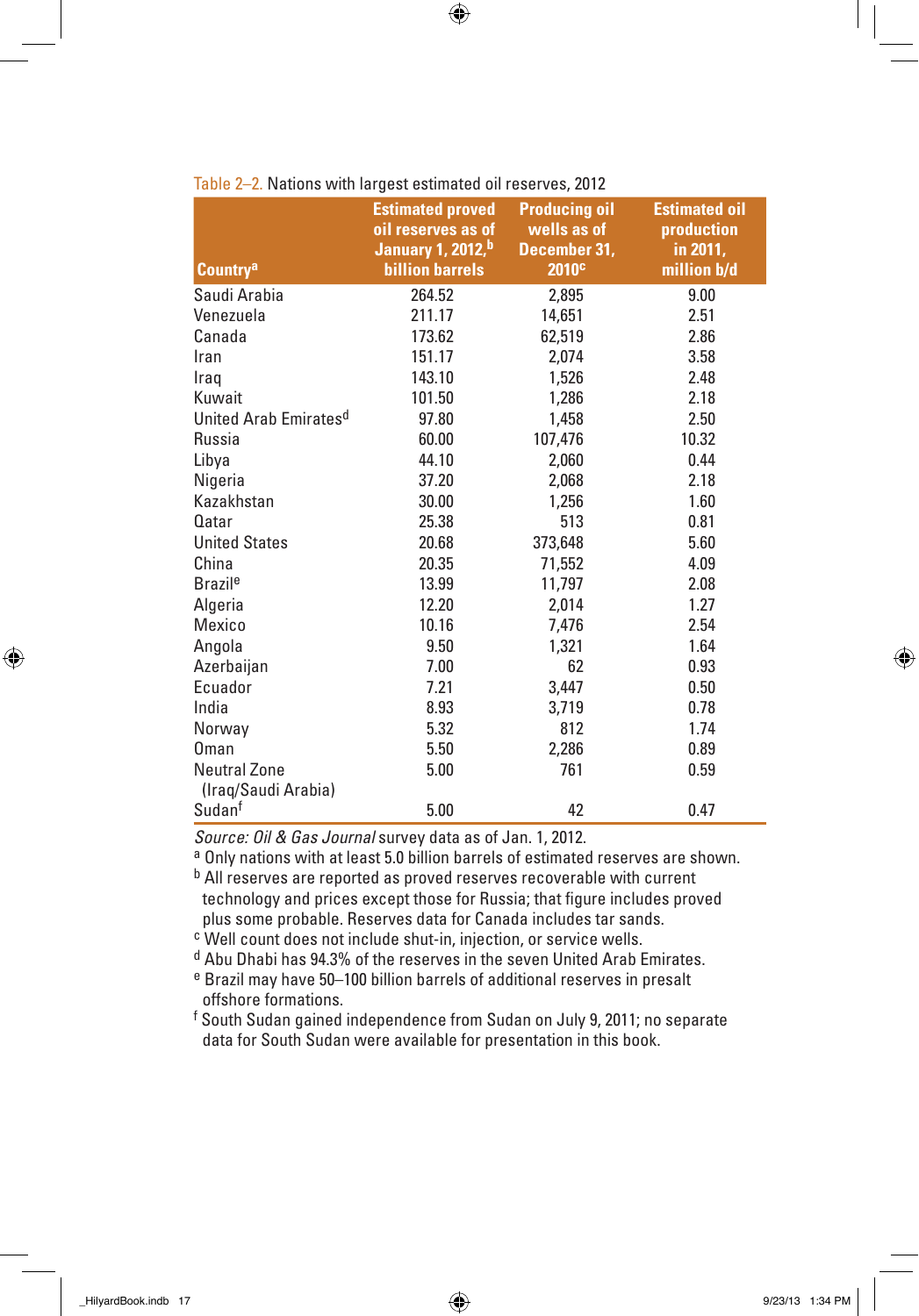| <b>Region/country</b> | Technically recoverable shale gas resources, tcf |
|-----------------------|--------------------------------------------------|
| Europe:               |                                                  |
| France                | 180                                              |
| Germany               | 8                                                |
| Netherlands           | 17                                               |
| Norway                | 83                                               |
| <b>United Kingdom</b> | 20                                               |
| <b>Denmark</b>        | 23                                               |
| Sweden                | 41                                               |
| Poland                | 187                                              |
| Turkey                | 15                                               |
| <b>Ukraine</b>        | 42                                               |
| Lithuania             | 4                                                |
| Other <sup>a</sup>    | 19                                               |
| North America:        |                                                  |
| <b>United States</b>  | 862                                              |
| Canada                | 388                                              |
| Mexico                | 681                                              |
| Asia:                 |                                                  |
| China                 | 1,275                                            |
| India                 | 63                                               |
| Pakistan              | 51                                               |
| Australia             | 396                                              |
| Africa:               |                                                  |
| South Africa          | 485                                              |
| Libya                 | 290                                              |
| Tunisia               | 18                                               |
| Algeria               | 231                                              |
| Morocco               | 11                                               |
| Western Sahara        | $\overline{1}$                                   |
| South America:        |                                                  |
| Venezuela             | 11                                               |
| Colombia              | 19                                               |
| Argentina             | 774                                              |
| <b>Brazil</b>         | 226                                              |
| Chile                 | 64                                               |
| Uruguay               | 21                                               |
| Paraguay              | 62                                               |
| <b>Bolivia</b>        | 48                                               |
| <b>Total</b>          | 6,622                                            |

Table 3–2. Estimated shale gas technically recoverable resources for selected basins in 32 countries

*Source:* EIA<br><sup>a</sup> Includes Romania, Hungary, and Bulgaria.